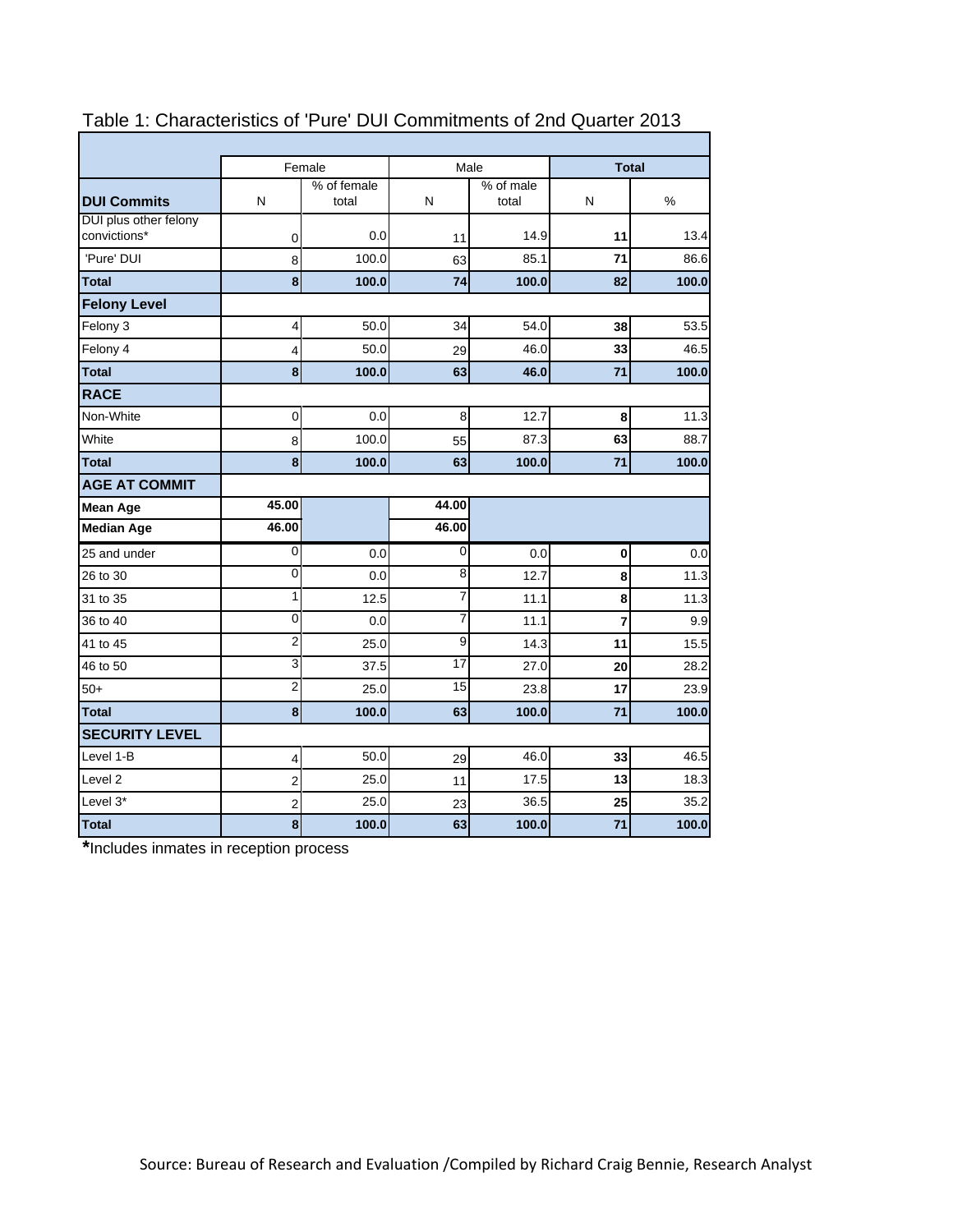|                                               |                           | Female |                         | Male             | <b>Total</b>            |                  |
|-----------------------------------------------|---------------------------|--------|-------------------------|------------------|-------------------------|------------------|
| 'Pure' DUIs by County of<br><b>Commitment</b> | % of female<br>N<br>total |        | % of male<br>N<br>total |                  | N<br>$\%$               |                  |
| <b>BUTLER</b>                                 | 1                         | 12.5   | 2                       | 3.2              | $\overline{\mathbf{3}}$ | 4.2              |
| <b>CLERMONT</b>                               | $\Omega$                  | 0.0    | 6                       | 9.5              | 6                       | 8.5              |
| <b>CUYAHOGA</b>                               | $\Omega$                  | 0.0    | 3                       | 4.8              | 3                       | 4.2              |
| <b>FRANKLIN</b>                               | $\overline{O}$            | 0.0    | 2                       | 3.2              | $\mathbf{2}$            | 2.8              |
| <b>HAMILTON</b>                               | $\overline{0}$            | 0.0    | 1                       | 1.6              |                         | 1.4              |
| <b>LAKE</b>                                   | 1.                        | 12.5   | 3                       | 4.8              | 4                       | 5.6              |
| <b>LORAIN</b>                                 | 1                         | 12.5   | 1                       | 1.6              | $\overline{2}$          | 2.8              |
| <b>PORTAGE</b>                                | $\Omega$                  | 0.0    | 4                       | 6.3              | 4                       | 5.6              |
| <b>STARK</b>                                  | $\Omega$                  | 0.0    | 5                       | 7.9              | 5                       | 7.0              |
| <b>SUMMIT</b>                                 |                           | 0.0    | 2                       | 3.2              | $\mathbf{2}$            | 2.8              |
| <b>ALL OTHERS</b>                             | 5                         | 62.5   | 34                      | 54.0             | 39                      | 54.9             |
| <b>Total</b>                                  | 8                         | 87.5   | 63                      | 100.0            | 71                      | 100.0            |
| 'Pure' DUIs by Current<br><b>Status</b>       |                           |        |                         |                  |                         |                  |
| New Admission from Court                      | 3                         | 37.5   | 32                      | 50.8             | 35                      | 49.3             |
| Admin, Transfer                               | 5                         | 62.5   | 28                      | 44.4             | 33                      | 46.5             |
| <b>Judicial Release</b>                       | $\Omega$                  | 0.0    | 2                       | $\overline{3.2}$ | $\overline{2}$          | $\overline{2.8}$ |
| <b>Community Control</b>                      | $\mathbf 0$               | 0.0    | 1                       | 1.6              |                         | 1.4              |
| <b>Total</b>                                  | 8                         | 100.0  | 63                      | 100.0            | 71                      | 100.0            |

### Table 2: Characteristics of 'Pure' DUI Commitments of 2nd Quarter 2013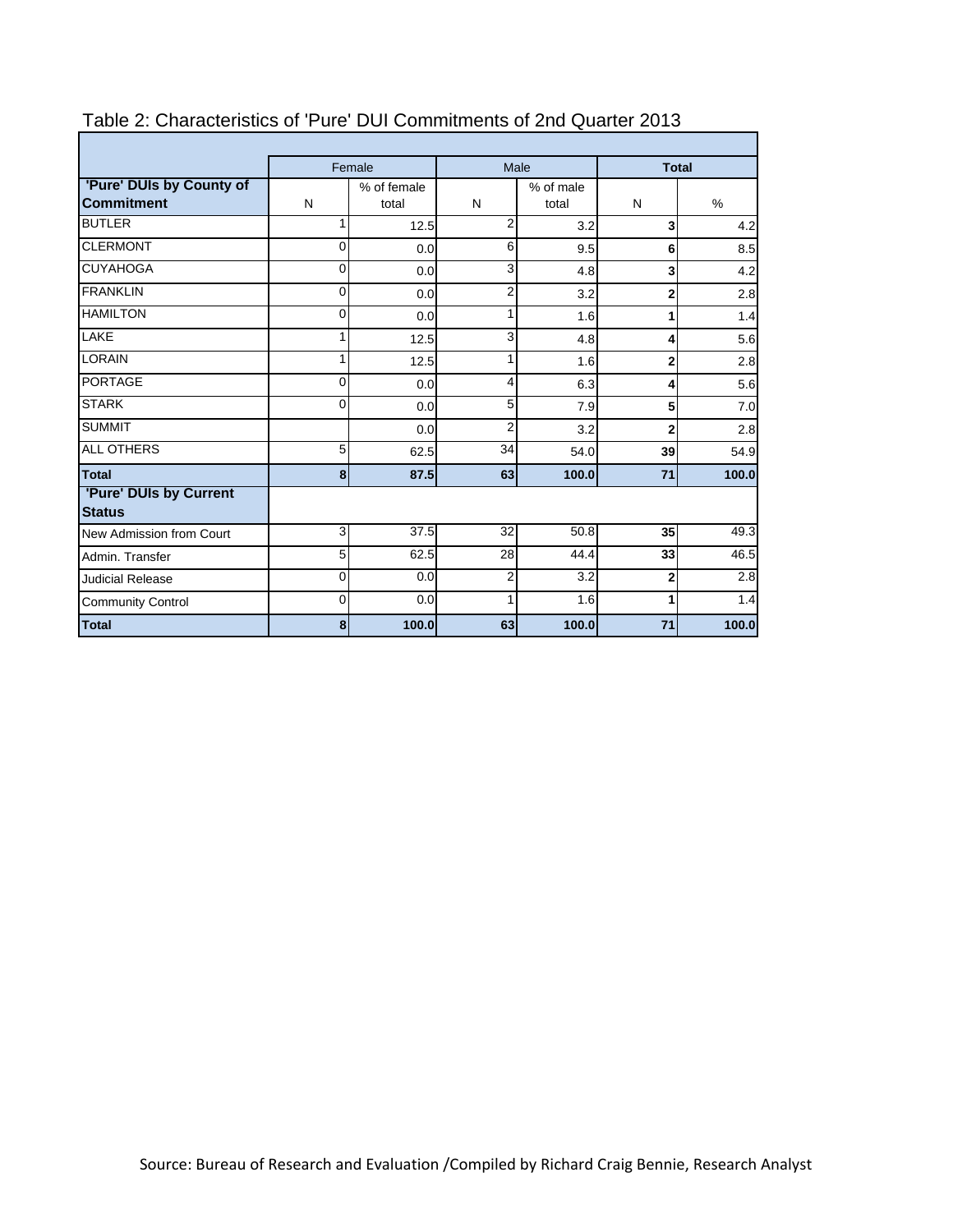| 'Pure' DUIs by Sentence In                                  |                |        |                |       |                 |       |  |
|-------------------------------------------------------------|----------------|--------|----------------|-------|-----------------|-------|--|
| <b>Months</b>                                               |                | Female |                | Male  | <b>Total</b>    |       |  |
| <b>Mean Sentence</b>                                        | 23.00          |        | 29.00          |       |                 |       |  |
| <b>Median Sentence</b>                                      | 19.00          |        | 24.00          |       |                 |       |  |
| 1TO3                                                        | $\overline{1}$ | 12.5   | 3              | 4.8   | 4               | 5.6   |  |
| 4 TO 6                                                      | $\Omega$       | 0.0    | $\overline{2}$ | 3.2   | $\mathbf{2}$    | 2.8   |  |
| 7 TO 11                                                     | 1              | 12.5   | 3              | 4.8   | 4               | 5.6   |  |
| $\overline{12}$                                             | $\mathbf 0$    | 0.0    | 9              | 14.3  | 9               | 12.7  |  |
| 13 TO 17                                                    | 1              | 12.5   | $\overline{2}$ | 3.2   | 3               | 4.2   |  |
| 18                                                          | $\Omega$       | 0.0    | 4              | 6.3   | 4               | 5.6   |  |
| 19 TO 24                                                    | 1              | 12.5   | 15             | 23.8  | 16              | 22.5  |  |
| 25 TO 30                                                    | 1              | 12.5   | 10             | 15.9  | 11              | 15.5  |  |
| 31 TO 35                                                    | $\Omega$       | 0.0    | $\mathbf 0$    | 0.0   | $\mathbf 0$     | 0.0   |  |
| $\overline{36}$                                             | $\overline{0}$ | 0.0    | 3              | 4.8   | 3               | 4.2   |  |
| 37 TO 47                                                    | $\Omega$       | 0.0    | 1              | 1.6   | 1               | 1.4   |  |
| 48 TO 59                                                    | $\overline{2}$ | 25.0   | $\overline{2}$ | 3.2   | 4               | 5.6   |  |
| $60+$                                                       | 1              | 12.5   | 9              | 14.3  | 10              | 14.1  |  |
| <b>Total</b>                                                | 8              | 100.0  | 63             | 100.0 | 71              | 100.0 |  |
| <b>PRIOR INCARCERATIONS</b><br>(includes all offense types) |                |        |                |       |                 |       |  |
| None                                                        | 8              | 100.0  | 22             | 34.9  | 30              | 42.3  |  |
| One                                                         | $\overline{0}$ | 0.0    | 18             | 28.6  | 18              | 25.4  |  |
| Two                                                         | $\Omega$       | 0.0    | 13             | 20.6  | 13              | 18.3  |  |
| Three or more                                               | $\Omega$       | 0.0    | 10             | 15.9  | 10 <sup>1</sup> | 14.1  |  |
| <b>Total</b>                                                | 8              | 100.0  | 63             | 100.0 | 71              | 100.0 |  |

#### Table 3: Characteristics of 'Pure' DUI Commitments of 2nd Quarter 2013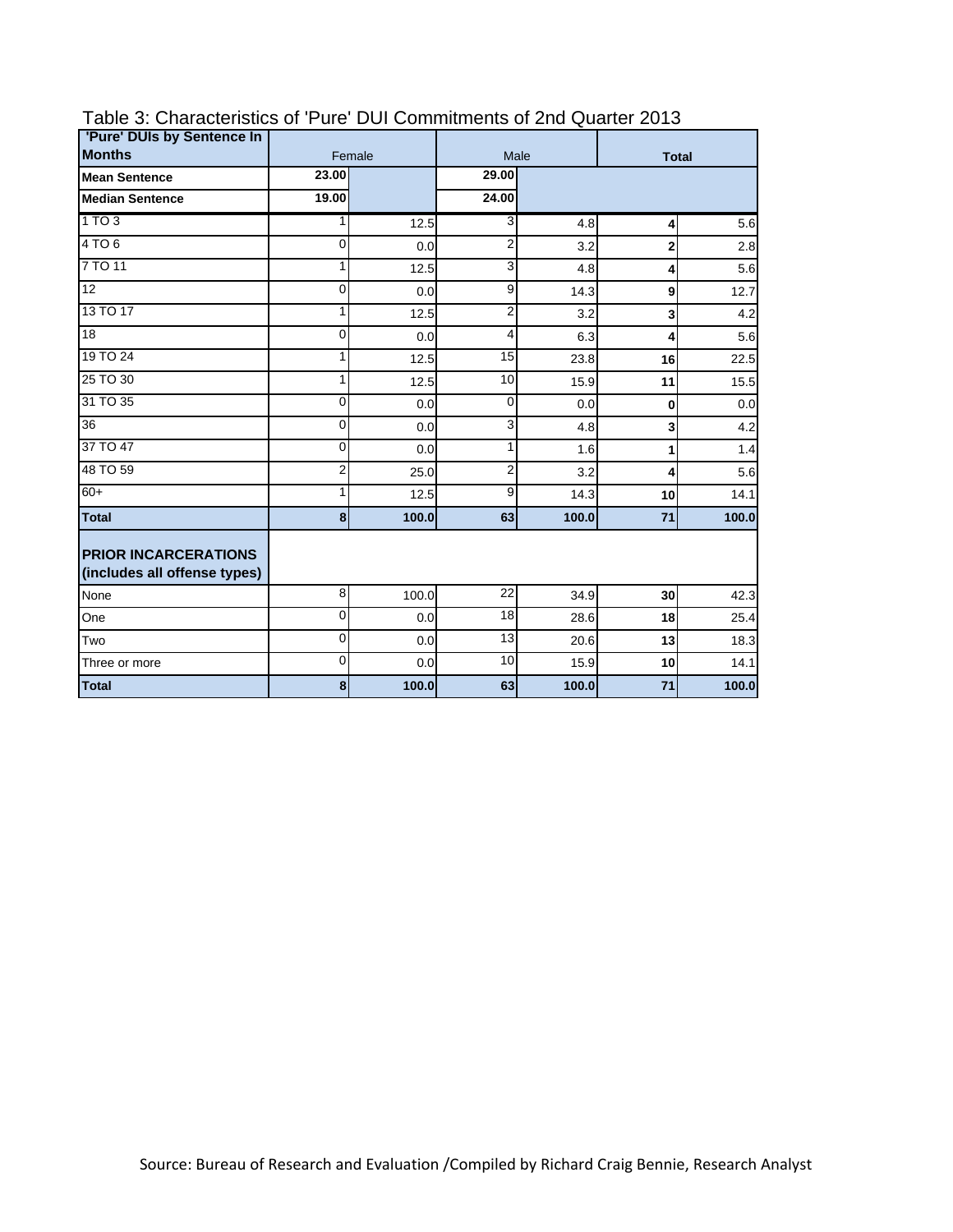| <b>'Pure' DUIs Currently</b><br><b>Incarcerated by Parent</b> |             |       |                |       |              |       |
|---------------------------------------------------------------|-------------|-------|----------------|-------|--------------|-------|
| Institution*                                                  | Female      |       | Male           |       | <b>Total</b> |       |
| <b>CCI</b>                                                    | 0           | 0.0   |                | 1.6   |              | 1.4   |
| <b>LOCI</b>                                                   | 0           | 0.0   | 3              | 4.8   | 3            | 4.2   |
| <b>MANCI</b>                                                  | 0           | 0.0   | 4              | 6.3   | 4            | 5.6   |
| <b>ORW</b>                                                    | 8           | 100.0 | 0              | 0.0   | 8            | 11.3  |
| SCI                                                           | 0           | 0.0   | $\overline{2}$ | 3.2   | 2            | 2.8   |
| PCI                                                           | 0           | 0.0   | 3              | 4.8   | 3            | 4.2   |
| <b>CRC</b>                                                    | 0           | 0.0   | 18             | 28.6  | 18           | 25.4  |
| <b>LORCI</b>                                                  | 0           | 0.0   | 15             | 23.8  | 15           | 21.1  |
| <b>TCI</b>                                                    | 0           | 0.0   | 5              | 7.9   | 5            | 7.0   |
| <b>BECI</b>                                                   | 0           | 0.0   | $\overline{2}$ | 3.2   | 2            | 2.8   |
| <b>NCCI</b>                                                   | 0           | 0.0   | 3              | 4.8   | 3            | 4.2   |
| <b>RICI</b>                                                   | 0           | 0.0   | 3              | 4.8   | 3            | 4.2   |
| <b>NCI</b>                                                    | 0           | 0.0   | 3              | 4.8   | 3            | 4.2   |
| <b>LAKE ERIE</b>                                              | $\mathbf 0$ | 0.0   |                | 1.6   |              | 1.4   |
| <b>Total</b>                                                  | 8           | 100.0 | 63             | 100.0 | 71           | 100.0 |

## Table 4: Characteristics of 'Pure' DUI Commitments of 2nd Quarter 2013

\*Includes inmates out to court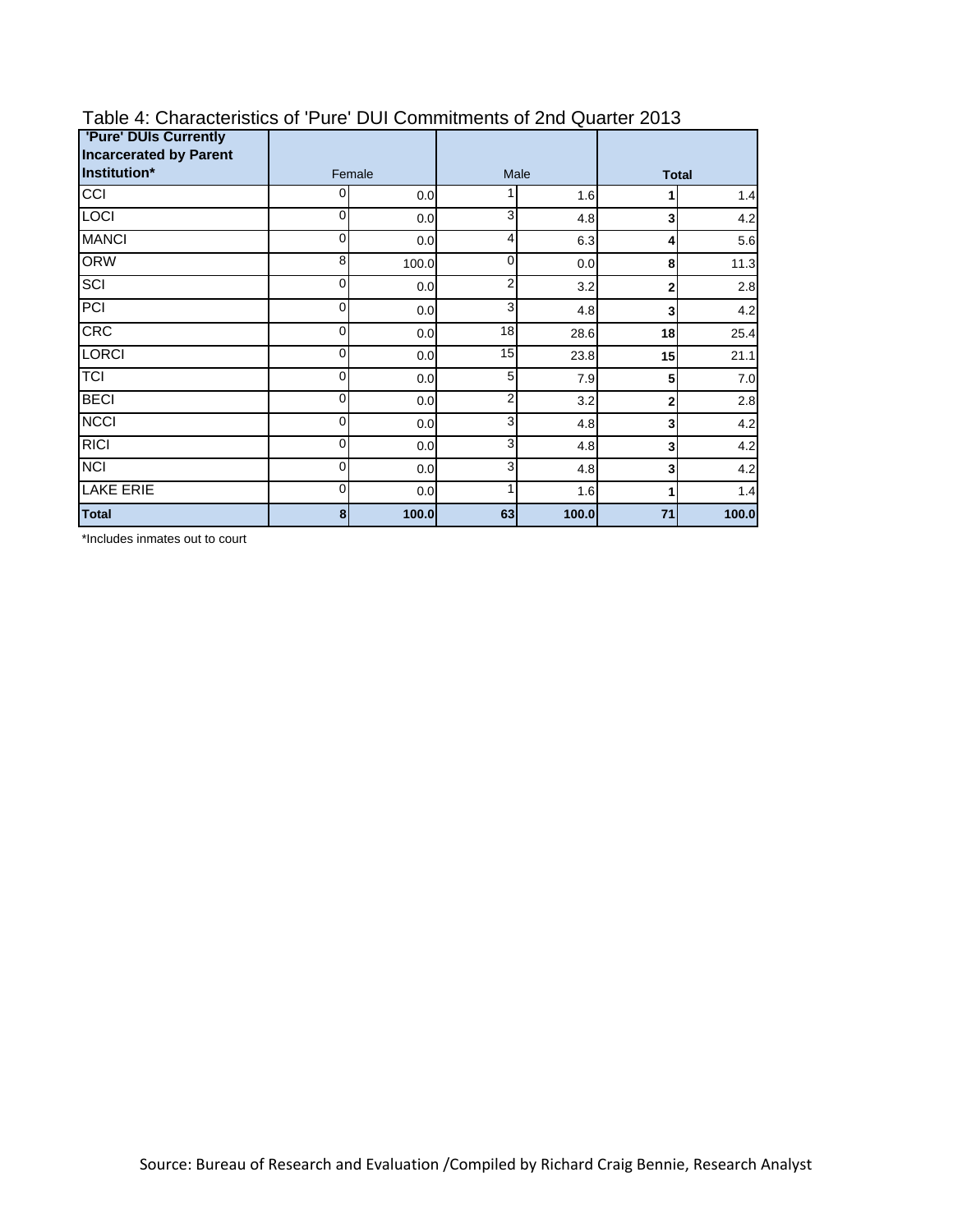|                              |                          |               |                 |      | <b>STATUS TYPE OF 'PURE' DUI OFFENDERS</b> |               |                 |
|------------------------------|--------------------------|---------------|-----------------|------|--------------------------------------------|---------------|-----------------|
| <b>SELECTED VARIABLES</b>    | New Admission from Court |               | Admin, Transfer |      | Other**                                    |               |                 |
| <b>RACE</b>                  | $\mathbf N$              | %             | N               | %    | N                                          | $\frac{9}{6}$ | <b>Total</b>    |
| White                        | 29                       | 46.0          | 31              | 49.2 | 3                                          | 4.8           | 63              |
| Non-White                    | 6                        | 75.0          | $\overline{2}$  | 25.0 | $\Omega$                                   | 0.0           | 8               |
| <b>TOTAL</b>                 | 35                       | 49.3          | 33              | 46.5 | 3                                          | 4.2           | $\overline{71}$ |
| <b>GENDER</b>                | $\mathbf N$              | $\frac{9}{6}$ | $\mathbf N$     | %    |                                            |               |                 |
| Female                       | 3                        | 37.5          | 5               | 62.5 | $\mathbf 0$                                | 0.0           | 8               |
| Male                         | 32                       | 50.8          | 28              | 44.4 | 3                                          | 4.8           | 63              |
| <b>TOTAL</b>                 | 35                       | 49.3          | 33              | 46.5 | 3                                          | 4.2           | 71              |
| <b>COMMIT COUNTY</b>         | $\mathbf N$              | %             | $\mathbf N$     | %    |                                            |               |                 |
| Major Urban*                 | 15                       | 65.2          | 8               | 34.8 | 0                                          | 0.0           | 23              |
| All Others                   | 20                       | 41.7          | 25              | 52.1 | 3                                          | 6.3           | 48              |
| <b>TOTAL</b>                 | 35                       | 49.3          | 33              | 46.5 | 3                                          | 4.2           | 71              |
| <b>PRIORS INCARCERATIONS</b> |                          |               |                 |      |                                            |               |                 |
| (includes all offense types) | $\mathbf N$              | %             | N               | %    |                                            |               |                 |
| None                         | 13                       | 43.3          | 15              | 50.0 | $\overline{2}$                             | 4.2           | 30              |
| One                          | 9                        | 50.0          | 9               | 50.0 | $\Omega$                                   | 0.0           | 18              |
| Two                          | 5                        | 38.5          | 8               | 61.5 | $\mathbf 0$                                | 0.0           | 13              |
| Three or More                | 8                        | 80.0          | 1               | 10.0 | 1                                          | 2.1           | 10              |
| <b>TOTAL</b>                 | 35                       | 49.3          | 33              | 46.5 | 3                                          | 4.2           | 71              |
| <b>AGE</b>                   |                          |               |                 |      |                                            |               |                 |
| Mean                         | 46.00                    |               | 41.00           |      | N/A                                        |               |                 |
| Median                       | 47.00                    |               | 43.00           |      | N/A                                        |               |                 |
| <b>SENTENCE IN MONTHS</b>    |                          |               |                 |      |                                            |               |                 |
| Mean                         | 27.00                    |               | 22.00           |      | N/A                                        |               |                 |
| Median                       | 24.00                    |               | 24.00           |      | N/A                                        |               |                 |

#### Table 5: Selected Variables by Status Type of 'Pure' DUI Offenders of 2nd Quarter 2013

\*Cuyahoga, Franklin, Hamilton, Lucas, Montgomery, Stark and Summit

\*\* Includes returned violators, expiration of stated term, 'out to court' actions, and judicial release hearings.